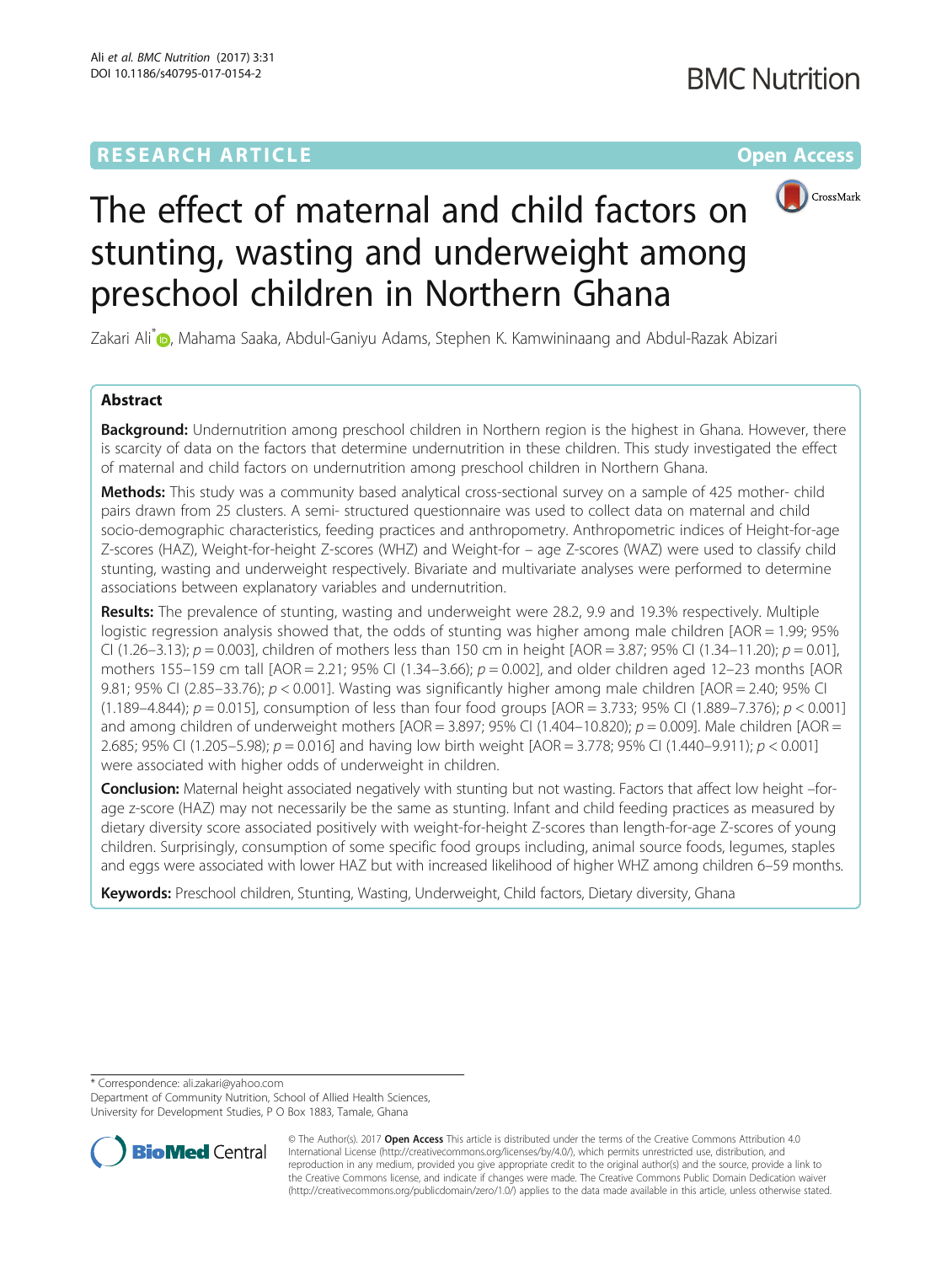# Background

Malnutrition is of public health importance in developing countries and is responsible for over half of child deaths each year from preventable causes [[1\]](#page-11-0). Stunting is defined as height-for-age below minus two standard deviations (−2SD) from the median of WHO reference population [[2\]](#page-11-0) and considered an indicator of long-term nutritional inadequacy [[3\]](#page-11-0). Stunting in children, especially in the first 2 years of life has long term effects on adult height, income, school attainment [[4\]](#page-11-0), and a predisposition to adult chronic diseases [[5](#page-11-0)].

Although over the past decades child stunting has decreased worldwide, it has remained high in Sub-Saharan Africa and Asia and afflicts an estimated 165 million children globally [[6](#page-11-0)]. In Ghana, there has been a decline in stunting prevalence but still remains high in children under 5 years. The Ghana demographic and health survey (GDHS) reports indicate a decrease in child stunting from 28% in 2008 [\[2\]](#page-11-0) to 19% in 2014 [\[7](#page-11-0)]. Though this is an encouraging reduction nationally, there are wide disparities among the regions [\[8, 9](#page-11-0)], with most southern regions having lower prevalence and the northern regions with higher prevalence [\[9](#page-11-0)]. Stunting in Northern region is the highest in Ghana with a prevalence of 33% among preschool children [[7\]](#page-11-0).

Despite the high prevalence of stunting among children, its determinants are poorly established and understood [[10\]](#page-11-0) and limited studies have been undertaken especially in the Northern region to identify the determinants of malnutrition among children [[11\]](#page-11-0). As Ghana strives to attain the Sustainable Development Goals (SDGs) by the year 2030, ensuring nutritional well-being is key [[8\]](#page-11-0). Government and non-governmental organizations in response to the high prevalence of stunting among children in the Northern region have initiated some interventions to decrease it [\[9](#page-11-0)]. For these interventions to have the most impact on stunting, data on the predictors and the strong determinants of stunting affecting these children is critical. Moreover, data is scarce especially in the Northern region on the determinants of wasting and underweight in children. This study therefore investigated maternal and child factors that are associated with stunting, wasting and underweight among preschool children in the Central Gonja district of Northern Ghana.

# Methods

# Study area

The study was conducted in the Central Gonja District which is located at the south-western part of the Northern Region of Ghana with its administrative capital at Buipe. The District covers approximately  $7555 \text{ km}^2$  land area which represent 11.0% of the total land area of the region and shares boundary with the southern parts of Ghana. The district is divided into five sub- districts for administrative purposes with a total population of 87,877 with 49.9% as males and 50.1% as females. The population of the district is largely youthful with children aged 0–4 years forming the largest part representing 17.6% of the total population. The main economic activity of the people is agriculture (74.2%) involving crop production, livestock and fish farming. Some of the crops cultivated are maize, sorghum, millet, groundnut, cowpea, soy beans, yam, rice, as well as cassava. Fishing and livestock are considered supplementary activities to crop farming [[12\]](#page-11-0).

# Study design, population and sampling

A community-based analytical cross-sectional design was used in this study. The target population was children under five years and their mothers/primary caregivers. In households with more than one eligible child, one child was chosen at random to participate in the study. An eligible child and its mother were all present at the point of data collection for inclusion.

A sample size of 425 was determined on the assumption that the prevalence of stunting in the study district was unknown and so 50% was assumed with 5% marginal error and 95% confidence interval (CI) and a none response rate of 10%.

The study used a multi-stage cluster sampling procedure which involved selecting communities and households. To make valid conclusions in a community- based cluster study, a minimum of 25 clusters is usually required [[13, 14](#page-11-0)]. This study used this minimum number of clusters by randomly choosing 25 communities from a list of communities from four sub-districts across the Central Gonja district using Excel generated random numbers. The primary sampling units in selected clusters was households. With a required sample size of 425 and 25 clusters, the minimum sample required for each cluster was 17 households. Systematic sampling technique was used to select the required number of households in each cluster. A list of all households with an eligible child (a child aged 6–59 months) in a selected cluster was compiled and numbered in ascending order. The sampling interval for the cluster was then determined by dividing the total number of households 17. A number within the sampling interval was randomly selected to get the first household to visit. Subsequently, households to visit were identified by adding the sampling interval to the number selected. This was done until the 17 household required from a cluster was obtained. In households with more than one eligible child mother pairs, one was selected for interview using simple random sampling technique.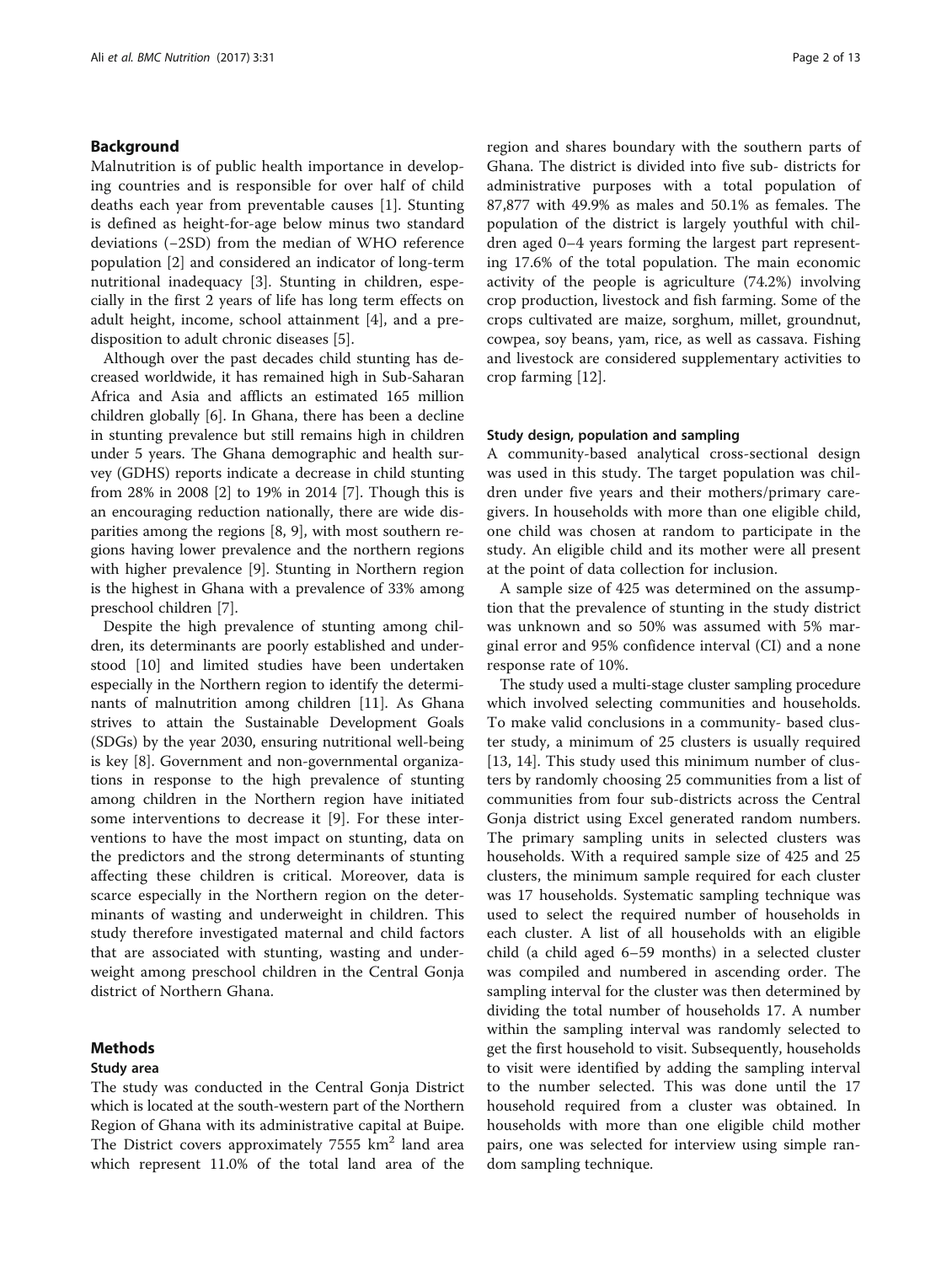# Data collection procedures

Face-to-face interviews were conducted in homes using pre-tested and validated structured questionnaires to collect representative data on socio-demographic characteristics, illness history, nutritional status, health and nutrition behaviors of mothers/caretakers. Information on the economic well-being of families (e.g. household wealth index) was also collected (see Additional fie [1](#page-11-0) for study questionnaire).

# Variables measured

Both potential proximal and distal determinants of stunting were investigated. The proximal determinants relate to biological functions of both mother and child or to specific maternal practices that influence food intake, health, and caregiving. These included child's gender, age in months, birth weight, birth interval, breastfeeding status, dietary intake, diarrhoea and fever in the last two weeks, mother's nutritional status, mother's age, maternal health seeking behaviors such as prenatal and postnatal care for mothers, and caring practices for children. The distal determinants are the resources necessary for achieving adequate food security, care, and a healthy environment. The distal determinants assessed included household socioeconomic status, maternal education, access to safe water and access to sanitary toilet facilities.

Briefly, a description of main independent variables is as follows:

# Nutritional status assessment

# Age

The exact age of the child was recorded in months, based on date of birth information contained in child health records booklets, birth certificates and baptismal cards.

# Weight

The weight of children was assessed with Seca Electronic UNISCALE (SECA 890). Weight was measured to the nearest gram. Weighing scale was calibrated to zero before taking every measurement. The children were weighed with minimal clothing, without shoes and with minimal movement on the scale. Tare weighing was performed for children who could not stand well on the scale to take a meaningful measure.

# Length

The length measurements of children less than two years of age (i.e. up to and including 23 months) were taken following WHO standard procedures. A specialized wooden device (that is, an infantometer) was used to take the measurement in a supine position. This was done by placing the child on its back between the slanting sides with the head placed gently against the fixed top end. The knees were gently pushed down by a helper while the foot-piece is moved toward the child until it presses softly against the soles of the child's feet and the feet are at right angles to the legs. The length was then read to the nearest 0.1 cm. For children who were more than two years, height was measured using the infantometer in standing position.

Anthropometric data were then transformed into Zscores for height-for-age Z-score (HAZ), weight-for-length Z-score (WLZ) and weight-for-age Z-score (WAZ). Categorical variables were stunting, wasting and underweight which reflect HAZ, WAZ and WLZ below −2 standard deviations below the population median.

# Body Mass Index (BMI)

BMI is a simple index of weight-to-height commonly used to classify underweight, overweight and obesity in adults. It is defined as the weight in kilograms divided by the square of the height in metres  $(kg/m^2)$ . Weight of mothers was measured with a Seca electronic weighing scale to the nearest 0.1 kg. Height of mothers was measured with a Seca microtoise to the nearest 0.1 cm.

# Bilateral edema

This was diagnosed by placing both thumbs on the upper side of the feet and applying pressure for about three seconds. Edema was considered to be present if a skin depression remained on both feet after the pressure was released.

# Assessment of dietary intake

Overall dietary quality was assessed using the dietary diversity score. The WHO validated 7-item food groups frequency questionnaire (FFQ) was used to quantify child dietary intake [[15\]](#page-11-0). Food that was fed to the children was assessed using a structured 24-h food frequency questionnaire. Mothers were asked to recall the number of times, in the past 24 h, a child had received anything to eat, aside from breast-milk, including meals and snacks. The dietary diversity score therefore ranged from 0 to 7 with minimum of 0 if none of the food groups is consumed to 7 if all the food groups are consumed.

The WHO defined minimum dietary diversity as the proportion of children aged 6–23 months who received foods from at least four out of seven food groups [\[15, 16](#page-11-0)]. The seven food groups used in defining children's minimum dietary diversity indicator are:

(i) grains, roots and tubers; (ii) legumes and nuts; (iii) dairy products; (iv) flesh foods (meats/fish/poultry) (v) eggs (vi) vitamin A rich fruits and vegetables; and (vii) other fruits and vegetables.

WHO Infant and young child feeding (IYCF) indicators [minimum dietary diversity (MDD), minimum meal frequency (MMF), minimum acceptable diet (MAD)] were the main dietary intake indicators for children. These indicators were measured by recall of food and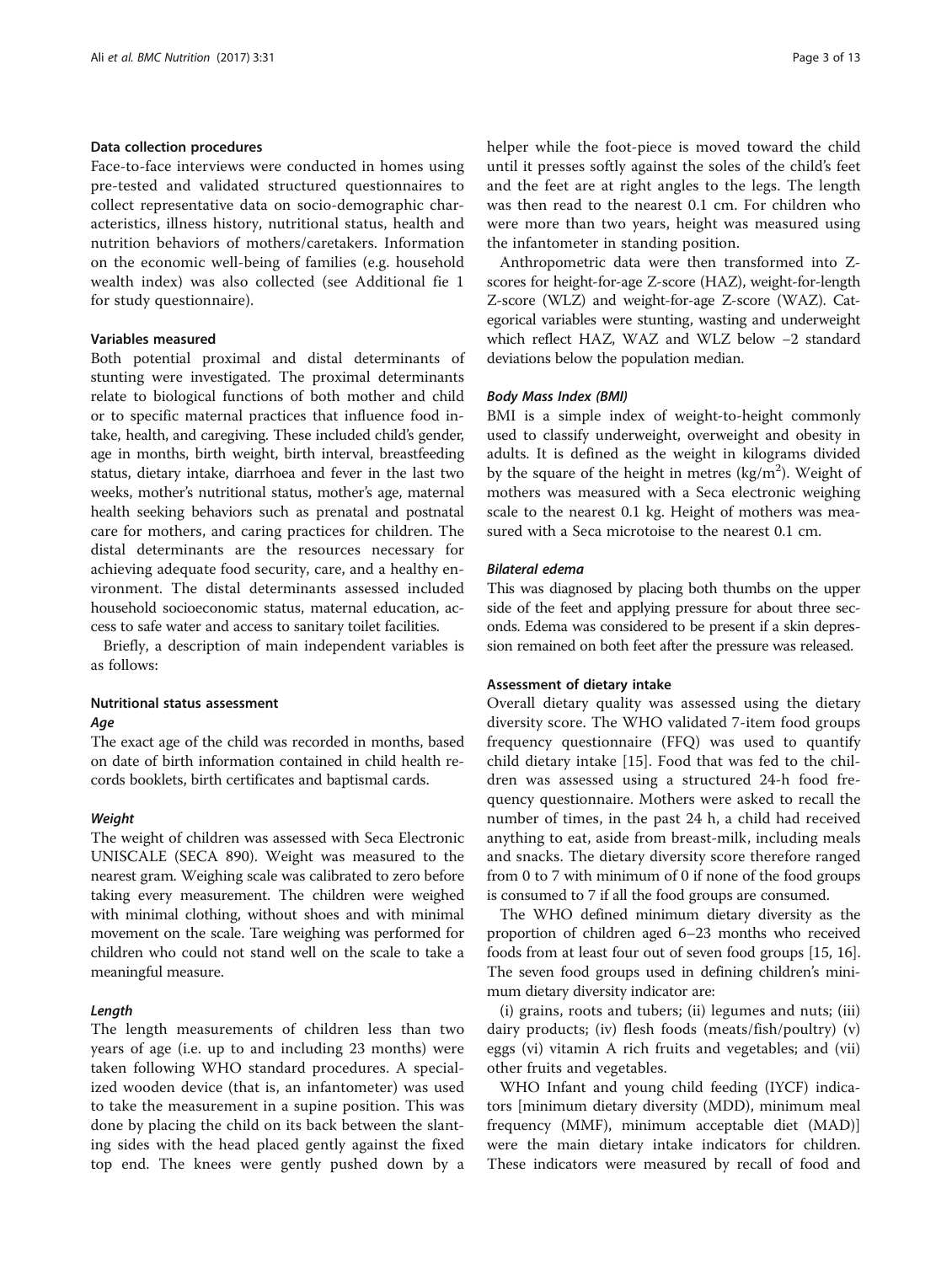liquid consumption during the previous day or night preceding survey as per WHO/UNICEF food frequency questionnaire (FFQ) [\[17\]](#page-11-0). Minimum meal frequency is the proportion of children who received complementary foods at least the minimum recommended number of times in the last 24 h. A child is judged to have taken 'adequate number of meals if he/she received at least the minimum frequency for appropriate complementary feeding (that is, 2 times for 6–8 months and 3 times for 9–11 months, 3 times for children aged 12–23 months) in last 24 h. For non-breastfed children, the minimum meal frequency is 4.

# Assessment of socio-economic status

A household wealth index based on household assets and housing quality was used as a proxy indicator for socio-economic status (SES) of households.

Absolute household wealth index was calculated from information collected on housing quality (floor, walls, and roof material), source of drinking water, type of toilet facility, the presence of electricity, type of cooking fuel, and ownership of modern household durable goods and livestock (e.g. bicycle, television, radio, motorcycle, sewing machine, telephone, cars, refrigerator, mattress, bed, computer and mobile phone) [\[18](#page-11-0)–[21\]](#page-11-0). These facilities or durable goods are often regarded as modern goods that have been shown to reflect household wealth. A household of zero index score for example means that household had not a single modern good. The scores were thus added up to give the proxy household wealth index. The median score of 7 was used as the cut-off point to define low and high household wealth index.

# Data quality assurance

A number of measures were used to ensure that accurate and reliable data were collected and analyzed. These included extensive practical training of data enumerators, pre-testing of data collection tools and extensive monitoring of the field teams. Field supervisors provided on-thespot assistance to interviewers. Data were checked for completeness and consistency by field supervisors in the field and during data entry in order to ensure good quality.

# Statistical analysis

Data analyses was performed with PASW/SPSS, version 21.0 for Windows using procedures in SPSS complex samples module for Windows. Design weights were added to perform weighted analysis. This module of SPSS takes into account the complex nature of the cluster sample design.

The Z- scores for weight-for-age (WAZ), weight-forheight (WHZ), height-for-age (HAZ) and prevalence underweight, wasting and stunting were calculated using the 2006 World Health Organization (WHO) growth standards.

WHO Anthro software was used to convert height, weight and age measurements to Height- for- age Zscores (HAZ), weight- for –height Z- scores (WHZ) and weight-for – age (WAZ) which were used to classify stunting, wasting and underweight respectively. Child undernutrition was defined as Z- scores below −2 standard deviations below the median of the reference population.

Bivariate and multivariate analyses were both performed to identify the determinants of stunting, wasting and underweight. Chi-square  $(\chi^2)$  tests were performed to identify the predictors of stunting, wasting and underweight significant at  $p < 0.05$ . ANOVA was used to compare mean anthropometric Z-scores and selected predictors.

The association between undernutrition and the independent variables was determined using binary logistic regression modeling. This test statistic was used because stunting, wasting and underweight were coded into two categories (that is: stunted and normal, wasted and normal, and underweight and normal). All of the potential predictors of stunting, wasting and underweight that were significant at  $p < 0.05$  in bivariate analysis using Chi-square  $(\chi^2)$  tests were included in the regression modeling.

The association between selected factors and HAZ was determined using multiple linear regression modeling. This test statistic was used because the dependent factor (HAZ) is a continuous variable.

Before testing for associations between independent variables and the dependent outcomes, the data were cleaned and outliers removed. Z-scores which were outside the WHO flags: WHZ −5 to 5; HAZ −6 to 6; and WAZ −6 to 5 were excluded from the data set.

# Ethics consideration

Permission to carry out this study was sought from the district health directorate and the study protocol was approved by the School of Allied Health Sciences, University for Development Studies, Ghana. Informed consent was verbally obtained from participant mothers after needed information and procedures were explained. Participation was voluntary and participants signed or thumb printed a statement of an informed consent before being interviewed.

# Results

# Socio-demographic characteristics of the sample

The mean age  $\pm$  SD of mothers was  $30.3 \pm 6.0$  years with the majority (75.3%) in the 18–34 age groups. The majorities of the respondents had no formal education (78.1%), were married (91.3%), practiced Islamic religion (93.4%) and mostly from the Gonja ethnic group (53.6%). Sixty-three percent of mothers were from low wealth households.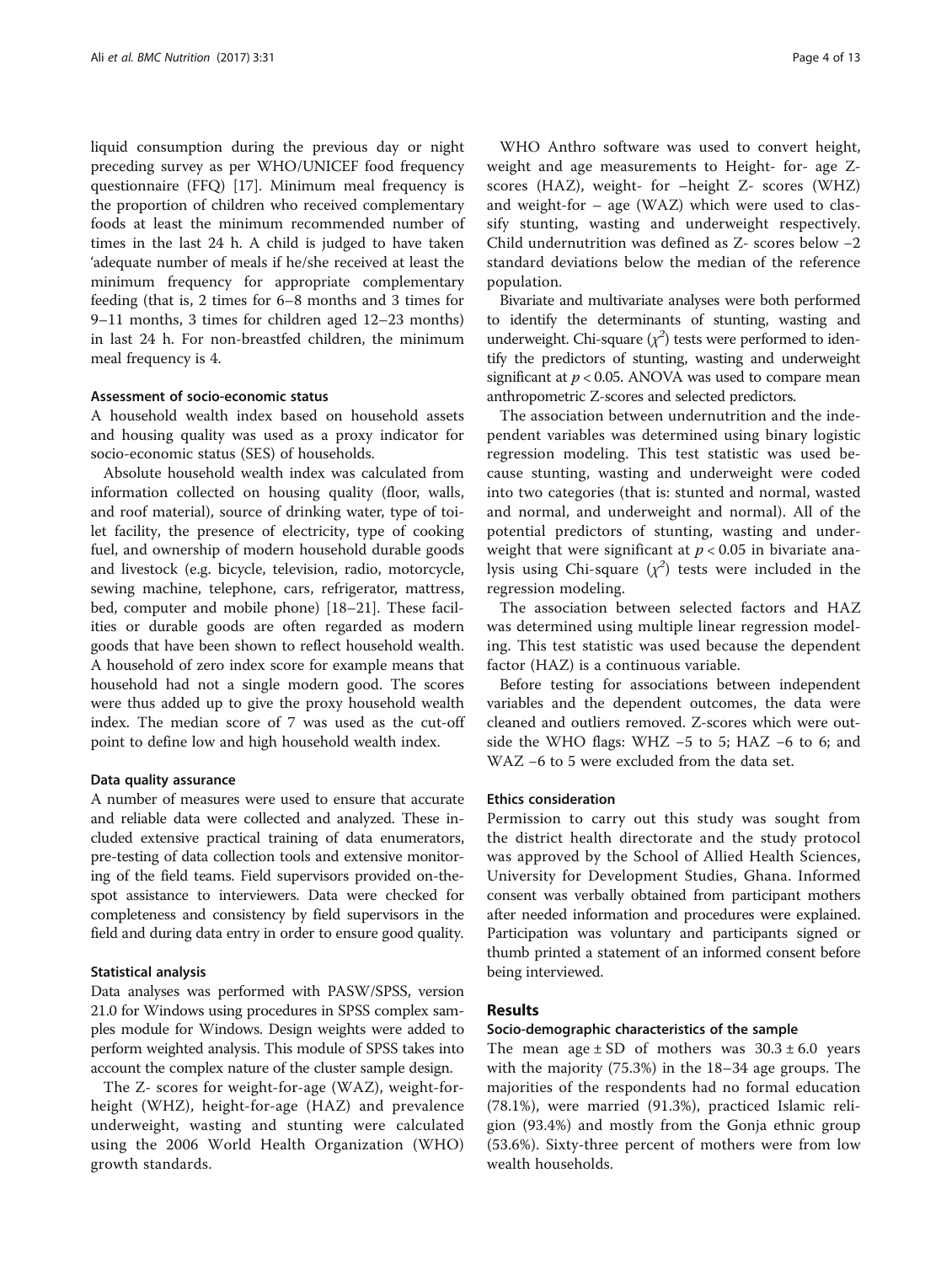Children had mean age  $\pm$  SD of 25.14  $\pm$  13.6 months; male children (50.8%) were slightly more than the female children (49.2%) with most of the children found in the age group 12–23 months (32.5%). Majority of the children had adequate birth weight  $\geq 2.5$  and a mean birth weight of  $2.97 \pm 0.49$  (Table 1).

# Nutritional status and dietary intake of children under-five years

The nutritional status and dietary practices of children are presented in Table [2](#page-5-0). The negative z-scores for the entire study population indicate that the children in the study sample are less well-nourished relative to the WHO standard population. The prevalence of chronic, acute and underweight was 28.2, 9.9 and 19.3% respectively. The mean dietary diversity score (DDS) was 3.58 ± 1.58 and less than 50.0% of the children met the minimum dietary diversity (≥4 food groups) and minimum acceptable diet. Children who met the acceptable diet and also started complementary feeding at six months were considered to have appropriate complementary feeding. Therefore, the overall appropriate complementary prevalence was only 15.5%.

# Predictors of mean HAZ and WHZ among children aged 6–59 months

Bivariate analysis of the predictors of mean height- for- age Z-score (HAZ) and weight-for-height Z-scores (WHZ) are shown in Tables [3](#page-6-0) and [4.](#page-7-0) Infant and young child feeding (IYCF) practices indicators better explain weight-for-height Z-scores (WHZ) than height-for-age Z-scores (HAZ).

Whereas, HAZ associated negatively with minimum dietary diversity as well as the consumption of some specific food groups including, animal source foods and legumes, WHZ associated positively with these variables. Other variables that were tested but were not in any way associated with HAZ and WHZ were the educational level of the mother, initiation and frequency of ANC attendance.

# Predictors of stunting among children

A host of explanatory variables were tested for their association with child stunting. The variables tested included age and sex of child, type of residence, current breast feeding status, diarrhoeal infection, utilization of antenatal care services, birth interval, parity, birth weight, maternal height, maternal educational level, household wealth index, source of drinking water, type of toilet facility, bottle feeding, minimum dietary diversity score and number of under five children in household.

Bivariate analysis revealed that, stunting was significantly higher among male children than their female counterparts. Stunting was less prevalent among children whose mothers attended antenatal care (ANC) services for at least 4 times during pregnancy. In addition, stunting

|            |  | <b>Table 1</b> Socio- demographic characteristics of the study |  |
|------------|--|----------------------------------------------------------------|--|
| population |  |                                                                |  |

| Characteristics                     | Mean<br>$(\pm$ SD) | Frequency<br>(n) | Percentage<br>$(\% )$ |
|-------------------------------------|--------------------|------------------|-----------------------|
| Mean age (years)                    | $30.26 \pm 6.02$   |                  |                       |
| Age groups (years)                  |                    |                  |                       |
| $18 - 34$                           |                    | 320              | 75.3                  |
| At least 35                         |                    | 105              | 24.7                  |
| Education                           |                    |                  |                       |
| None                                |                    | 332              | 78.1                  |
| Low<br>(primary/junior high school) |                    | 79               | 18.6                  |
| High (at least sec school)          |                    | 14               | 3.6                   |
| Marital status                      |                    |                  |                       |
| Married                             |                    | 388              | 91.3                  |
| Currently unmarried                 |                    | 37               | 8.7                   |
| Ethnicity                           |                    |                  |                       |
| Gonja                               |                    | 228              | 53.6                  |
| Dagomba                             |                    | 115              | 27.1                  |
| Others                              |                    | 82               | 19.3                  |
| Religion                            |                    |                  |                       |
| Islam                               |                    | 397              | 93.4                  |
| Other religions                     |                    | 28               | 6.6                   |
| Household wealth                    |                    |                  |                       |
| Low                                 |                    | 268              | 63.1                  |
| High                                |                    | 157              | 36.9                  |
| Child characteristic                |                    |                  |                       |
| Mean age (months)                   | $25.14 \pm 13.56$  |                  |                       |
| Age groups (months)                 |                    |                  |                       |
| $6 - 11$                            |                    | 72               | 16.9                  |
| $12 - 23$                           |                    | 138              | 32.5                  |
| $24 - 35$                           |                    | 108              | 25.4                  |
| 36-47                               |                    | 70               | 16.5                  |
| $48 - 59$                           |                    | 37               | 8.7                   |
| Sex                                 |                    |                  |                       |
| Male                                |                    | 216              | 50.8                  |
| Female                              |                    | 209              | 49.2                  |
| Mean birth weight (kg)              | $2.97 \pm 0.49$    |                  |                       |
| Birth weight (kg)                   |                    |                  |                       |
| < 2.5                               |                    | 23               | 11.9                  |
| $\geq 2.5$                          |                    | 170              | 88.1                  |

was significantly higher among children who were born low birth weight (<2.5 kg) compared to children with adequate birth weight. The prevalence of stunting decreased as maternal height increased, and children who lived in households without a toilet facility were also more likely to be stunted (Table [5](#page-8-0)).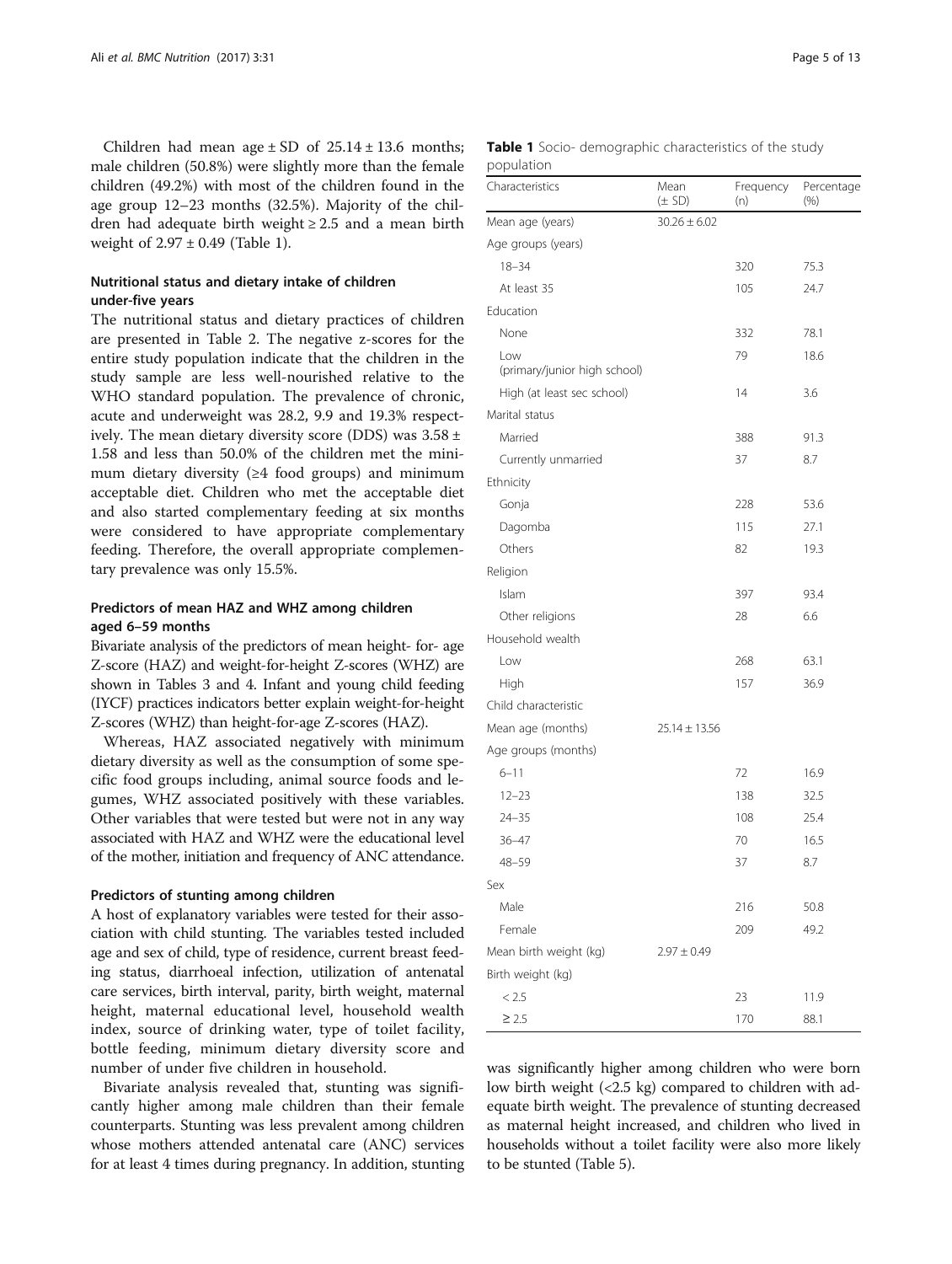<span id="page-5-0"></span>

| <b>Table 2</b> Nutritional status and dietary intake of children |  |  |  |
|------------------------------------------------------------------|--|--|--|
| under-five years                                                 |  |  |  |

| Characteristics                                         | Mean $\pm$ SD   | Frequency<br>(n) | Percentage<br>(9/6) |
|---------------------------------------------------------|-----------------|------------------|---------------------|
| Nutritional status                                      |                 |                  |                     |
| Height-for age-z-score (HAZ)                            | $-1.33 \pm 1.2$ |                  |                     |
| Weight-for-height-z-score (WHZ) $-0.64 \pm 1.1$         |                 |                  |                     |
| Weight-for-age-z-score (WAZ)                            | $-1.18 + 1.1$   |                  |                     |
| Stunted (HAZ $<-2$ )                                    |                 | 120              | 28.2                |
| Wasted (WHZ $<-2$ )                                     |                 | 42               | 9.9                 |
| Underweight (WAZ $<-2$ )                                |                 | 82               | 19.3                |
| Overweight (WHZ $>$ 2)                                  |                 | 8                | 1.9                 |
| Feeding practices                                       |                 |                  |                     |
| Currently breastfeeding                                 |                 | 217              | 51.1                |
| Timely initiation of breast<br>feeding within one hour  |                 | 211              | 49.6                |
| Introduction of complementary<br>foods at 6 months      |                 | 162              | 38.1                |
| Received colostrum                                      |                 | 375              | 88.2                |
| *Minimum meal frequency<br>(children aged 6-23 months)  |                 | 141              | 64.7                |
| *Minimum dietary diversity<br>(≥4 food groups)          |                 | 100              | 45.9                |
| *Minimum Acceptable diet<br>(children aged 6-23 months) |                 | 91               | 41.7                |

\*Sample size (n) for children 6–23 months = 218

# Predictors of stunting and mean HAZ

Factors that affect low height –for-age z-score (HAZ) may not necessarily be the same as stunting (Tables [6](#page-8-0) and [7\)](#page-9-0).

Multiple logistic regression analysis showed that, age of child, low maternal height and gender of the child were the three significant consistent predictors of stunting. This set of variables accounted for 13.8% of the variability of stunting (Nagelkerke R Square = 0.138).

Male children were 1.9 times more likely [AOR = 1.99; 95% CI (1.26–3.13);  $p = 0.003$  of being stunted compared to female children.

Compared to mothers with heights at least 160 cm, others who were less than 150 cm in height were about 3.9 times more likely to have a stunted child [AOR = 3.87; 95% CI (1.34–11.20);  $p = 0.01$  and mothers 155–159 cm tall also had significantly higher odds of having a stunted child  $[AOR = 2.21; 95\% CI (1.34–3.66); p = 0.002]$ . Older children aged 12–23 months were 9.8 times greater odds [AOR 9.81; 95% CI  $(2.85-33.76)$ ;  $p < 0.001$ ] of being stunted, compared to children aged 6–8 months.

As age increases ( $\beta$  = -0.521,  $p$  < 0.001), HAZ score decreases (Table [7\)](#page-9-0). Having introduced complementary food at 6 months ( $\beta$  = 0.097,  $p$  = 0.026) was associated with a higher HAZ score whereas continued breastfeeding ( $\beta$  = -0.256, p < 0.001) was associated with a lower HAZ score. Higher maternal height (β = 0.172,  $p$  < 0.001) and improved water sources (β = 0.100,  $p = 0.020$ ) are also associated with a higher HAZ score. Wasted children  $(\beta = -0.113, p = 0.011)$  were associated with lower values of HAZ. The adjusted R-square for the set of predictors of HAZ was 0.216 (21.6%).

# Predictors of wasting among children

Table [8](#page-9-0) presents the bivariate analysis of predictors of wasting in children. Acute malnutrition was associated with sex of child, child age group, birth weight, minimum dietary diversity, consumption of vitamin A rich fruits and vegetables, consumption of flesh foods, and the presence of other children under five years in the household and maternal body mass index. Younger children were more likely to experience wasting than their older counterparts. Children who consumed vitamin A rich fruits and vegetables, and flesh foods (meat, chicken and fish) were less likely to experience acute malnutrition. The presence of other children under six months of age was also associated with acute malnutrition in children.

In multivariate analysis, sex of child, meeting the daily minimum dietary diversity and maternal body mass index were found associated with wasting in children. These variables in the model equation explained 13.4% of the variance (Nagelkerke R Square = 0.134) in wasting. Compared to female children, male children were 2.4 times more likely to experience wasting  $[AOR = 2.40; 95\% \text{ CI } (1.189 -$ 4.844);  $p = 0.015$ . The odds of wasting was higher among children who did not meet the minimum dietary diversity. Compared to children who met the minimum dietary diversity, children who did not meet it were 3.7 times more likely to be wasted [(AOR = 3.733; 95% CI (1.889–7.376);  $p < 0.001$ . The odds of child wasting was significantly higher among underweight mothers [AOR = 3.897; 95% CI (1.404–10.820);  $p = 0.009$  compared to mothers who had normal body mass index (Table [9](#page-9-0)).

# Predictors of underweight among children

In bivariate analysis, sex of child, birth weight, maternal body mass index, possession of toilet facility predicted underweight in children. Children who lived in households with a toilet facility were less likely to be underweight. Underweight mothers were also more likely to have an underweight child (Table [10\)](#page-10-0).

Only two of the predictors of underweight significant in bivariate analysis were able to reach significance in multivariate analysis. Sex of child and birth weight were associated with child underweight in multivariate analysis. These factors accounted for 10.9% of the variability (Nagelkerke R Square = 0.109) in underweight in children. Implying that other factors not in the equation, probably not measured in this study also explain underweight in children. Male children were 2.7 times more likely to be underweight [AOR = 2.685; 95% CI (1.205–5.98);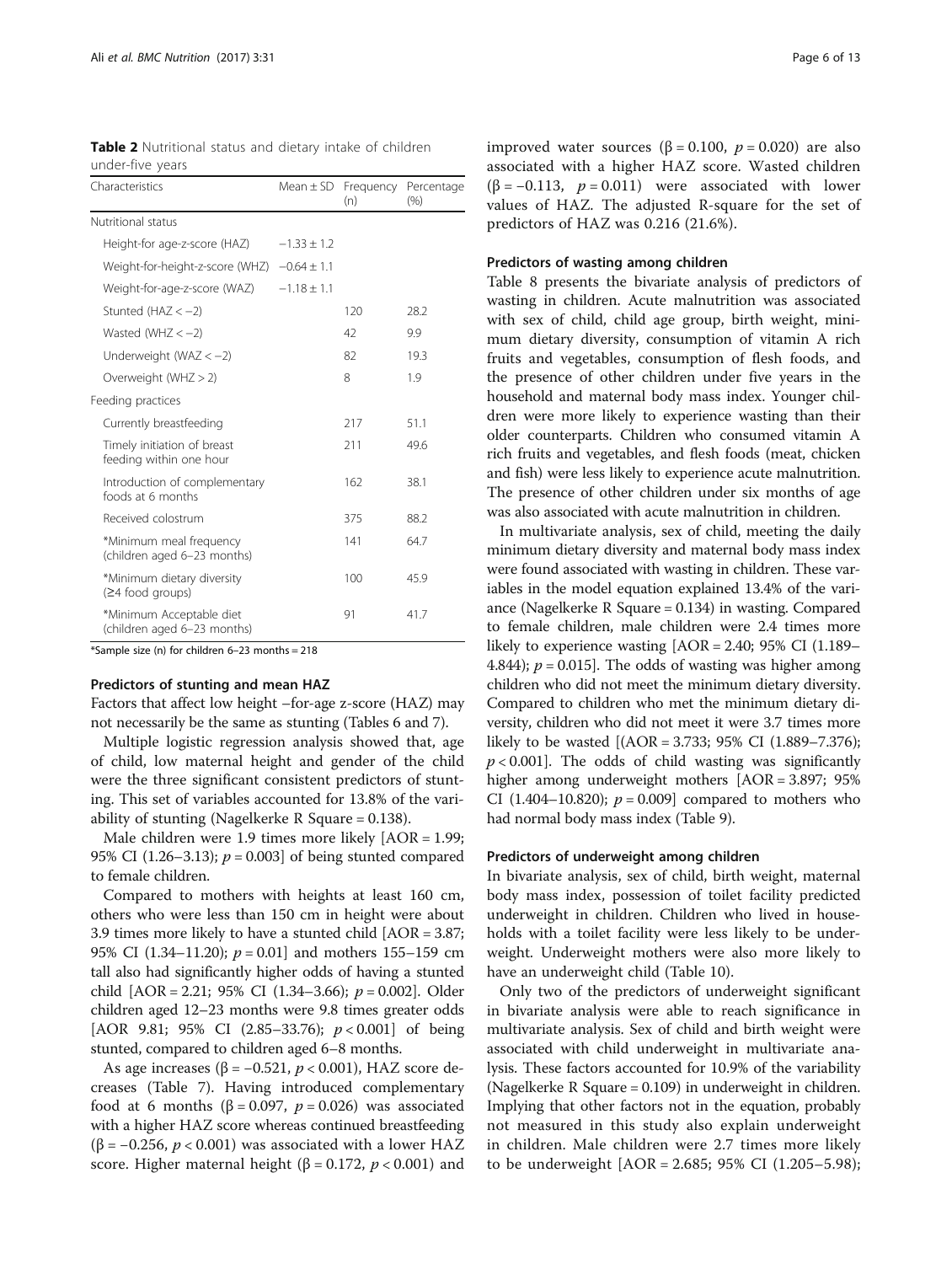<span id="page-6-0"></span>Table 3 Relationship between mean height –for-age z-score (HAZ) and selected variables among children aged 6–59 months

| Indicator                                                          | $\mathbb N$ | Mean       | Std.      | 95% Confidence Interval for Mean | р           |         |
|--------------------------------------------------------------------|-------------|------------|-----------|----------------------------------|-------------|---------|
|                                                                    |             | <b>HAZ</b> | Deviation | Lower Bound                      | Upper Bound | value   |
| Child currently breastfeeding?                                     |             |            |           |                                  |             |         |
| No                                                                 | 208         | $-1.4115$  | 1.17570   | $-1.5722$                        | $-1.2508$   | 0.2     |
| Yes                                                                | 217         | $-1.2504$  | 1.25697   | $-1.4186$                        | $-1.0822$   |         |
| Age of child (months)                                              |             |            |           |                                  |             |         |
| $6 - 8$                                                            | 46          | $-1770$    | 1.44827   | $-6070$                          | .2531       | < 0.001 |
| $9 - 11$                                                           | 30          | $-0.6190$  | 1.42657   | $-1.1517$                        | $-0.0863$   |         |
| $12 - 23$                                                          | 142         | $-1.5582$  | 1.15160   | $-1.7493$                        | $-1.3672$   |         |
| $24 - 59$                                                          | 207         | $-1.5311$  | .97958    | $-1.6653$                        | $-1.3969$   |         |
| Gender of child                                                    |             |            |           |                                  |             |         |
| Male                                                               | 216         | $-1.4953$  | 1.32478   | $-1.6730$                        | $-1.3177$   | 0.004   |
| Female                                                             | 209         | $-1.1576$  | 1.07576   | $-1.3043$                        | $-1.0109$   |         |
| Timing of first complementary food at 6 months                     |             |            |           |                                  |             |         |
| No                                                                 | 263         | $-1.4068$  | 1.11418   | $-1.5421$                        | $-1.2716$   | 0.09    |
| Yes                                                                | 162         | $-1.2032$  | 1.36677   | $-1.4153$                        | $-0.9911$   |         |
| Minimum meal frequency                                             |             |            |           |                                  |             |         |
| No                                                                 | 190         | $-1.2549$  | 1.27073   | $-1.4367$                        | $-1.0730$   | 0.3     |
| Yes                                                                | 235         | $-1.3893$  | 1.17502   | $-1.5403$                        | $-1.2383$   |         |
| Minimum dietary diversity                                          |             |            |           |                                  |             |         |
| Less than 4 groups                                                 | 154         | $-1.0892$  | 1.37680   | $-1.3083$                        | $-0.8700$   | 0.002   |
| At least 4 groups                                                  | 271         | $-1.4656$  | 1.09919   | $-1.5971$                        | $-1.3342$   |         |
| Minimum acceptable diet                                            |             |            |           |                                  |             |         |
| No                                                                 | 251         | $-1.2239$  | 1.32109   | $-1.3882$                        | $-1.0597$   | 0.03    |
| Yes                                                                | 174         | $-1.4811$  | 1.03980   | $-1.6367$                        | $-1.3255$   |         |
| Classification of household wealth index                           |             |            |           |                                  |             |         |
| Low                                                                | 268         | $-1.4153$  | 1.12989   | $-1.5512$                        | $-1.2794$   | 0.06    |
| High                                                               | 157         | $-1.1823$  | 1.34907   | $-1.3950$                        | $-0.9696$   |         |
| Maternal height (cm)                                               |             |            |           |                                  |             |         |
| $<150\,$                                                           | 17          | $-1.8812$  | 1.04163   | $-2.4167$                        | $-1.3456$   | 0.004   |
| 150-154                                                            | 57          | $-1.4512$  | 1.41418   | $-1.8265$                        | $-1.0760$   |         |
| 155-159                                                            | 129         | $-1.5319$  | 1.07278   | $-1.7188$                        | $-1.3450$   |         |
| At least 160                                                       | 222         | $-1.1379$  | 1.22944   | $-1.3005$                        | $-0.9753$   |         |
| Classification of birth weight                                     |             |            |           |                                  |             |         |
| Normal (≥2.5 kg)                                                   | 170         | $-1.1429$  | 1.25864   | $-1.3335$                        | $-0.9524$   | < 0.001 |
| Low birth weight (<2.5 kg)                                         | 23          | $-2.1230$  | 1.06457   | $-2.5834$                        | $-1.6627$   |         |
| Consumption of staples in the past 24 h prior to study             |             |            |           |                                  |             |         |
| No                                                                 | 43          | $-7381$    | 1.15345   | $-1.0931$                        | $-3832$     | < 0.001 |
| Yes                                                                | 382         | $-1.3958$  | 1.20973   | $-1.5175$                        | $-1.2741$   |         |
| Consumption of animal source foods in the past 24 h prior to study |             |            |           |                                  |             |         |
| No                                                                 | 94          | $-0.9859$  | 1.31444   | $-1.2551$                        | $-7166$     | 0.002   |
| Yes                                                                | 331         | $-1.4267$  | 1.17454   | $-1.5537$                        | $-1.2997$   |         |
| Consumption of legumes foods in the past 24 h prior to study       |             |            |           |                                  |             |         |
| No                                                                 | 211         | $-1.1699$  | 1.30031   | $-1.3463$                        | $-9934$     | 0.007   |
| Yes                                                                | 214         | $-1.4864$  | 1.11425   | $-1.6365$                        | $-1.3362$   |         |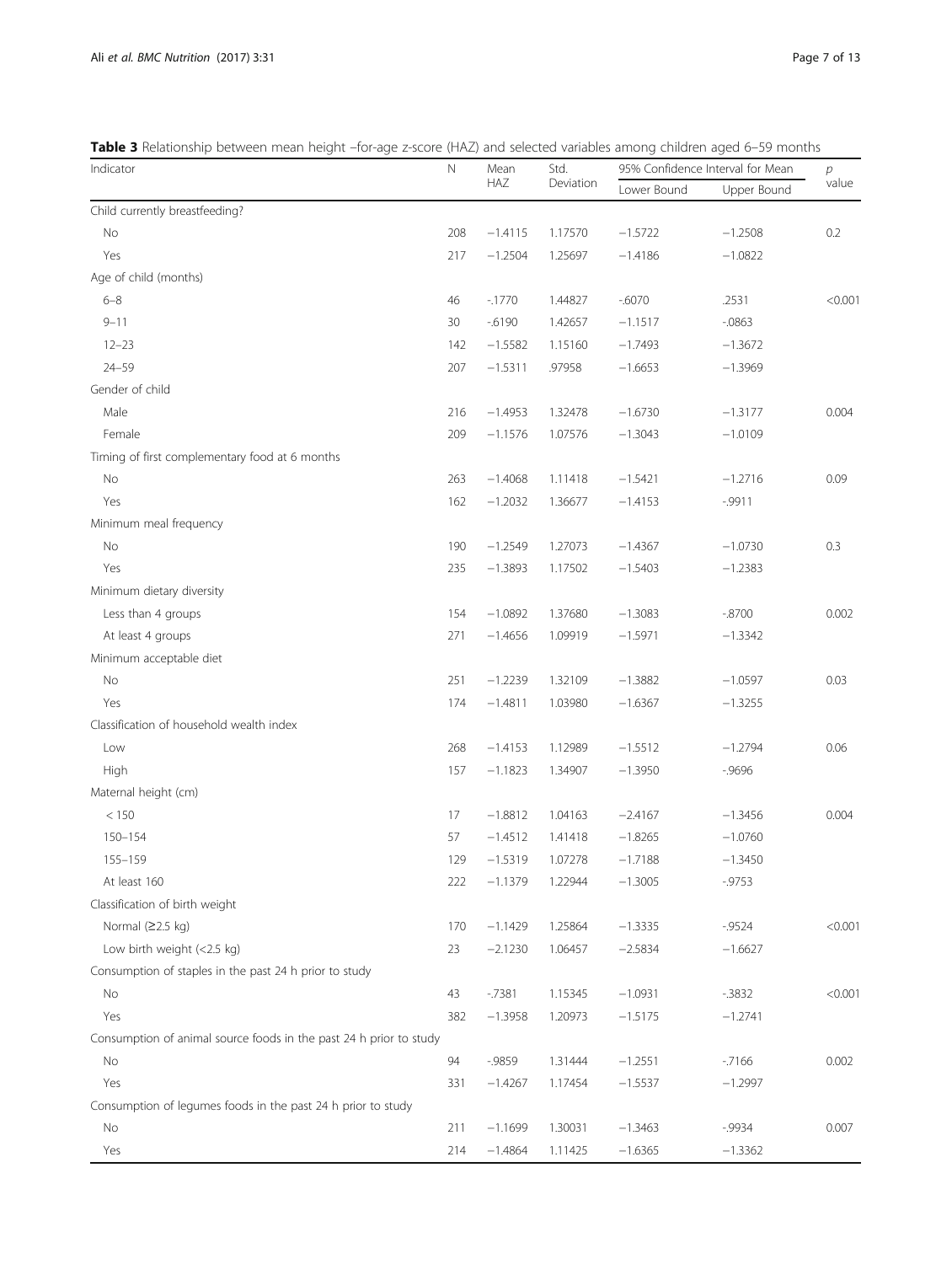<span id="page-7-0"></span>Table 4 Relationship between mean weight -for-height z-score (WHZ) and selected variables among children aged 6-59 months

| Indicator                                                          | $\mathbb N$ | Mean<br>WHZ | Std.      | 95% Confidence Interval for Mean |             | р       |
|--------------------------------------------------------------------|-------------|-------------|-----------|----------------------------------|-------------|---------|
|                                                                    |             |             | Deviation | Lower Bound                      | Upper Bound | value   |
| Child currently breastfeeding?                                     |             |             |           |                                  |             | < 0.001 |
| No                                                                 | 208         | $-0.41$     | 0.94      | $-0.54$                          | $-0.28$     |         |
| Yes                                                                | 217         | $-0.87$     | 1.20      | $-1.03$                          | $-0.71$     |         |
| Age of child (months)                                              |             |             |           |                                  |             | < 0.001 |
| $6 - 8$                                                            | 46          | $-0.82$     | 1.02      | $-1.12$                          | $-0.52$     |         |
| $9 - 11$                                                           | 30          | $-1.32$     | 1.27      | $-1.79$                          | $-0.85$     |         |
| $12 - 23$                                                          | 142         | $-0.76$     | 1.197     | $-0.96$                          | $-0.57$     |         |
| $24 - 59$                                                          | 207         | $-0.43$     | 0.98      | $-0.56$                          | $-0.29$     |         |
| Gender of child                                                    |             |             |           |                                  |             | 0.06    |
| Male                                                               | 216         | $-0.74$     | 1.19      | $-0.90$                          | $-0.59$     |         |
| Female                                                             | 209         | $-0.54$     | 1.01      | $-0.68$                          | $-0.40$     |         |
| Timing of first complementary food at 6 months                     |             |             |           |                                  |             | 0.8     |
| No                                                                 | 263         | $-0.64$     | 1.059     | $-0.76$                          | $-0.51$     |         |
| Yes                                                                | 162         | $-0.66$     | 1.18      | $-0.84$                          | $-0.48$     |         |
| Minimum meal frequency                                             |             |             |           |                                  |             | 0.7     |
| No                                                                 | 190         | $-0.62$     | 1.09      | $-0.77$                          | $-0.46$     |         |
| Yes                                                                | 235         | $-0.67$     | 1.12      | $-0.81$                          | $-0.52$     |         |
| Minimum dietary diversity                                          |             |             |           |                                  |             | < 0.001 |
| Less than 4 groups                                                 | 154         | $-0.98$     | 1.17      | $-1.17$                          | $-0.79$     |         |
| At least 4 groups                                                  | 271         | $-0.45$     | 1.02      | $-0.58$                          | $-0.33$     |         |
| Minimum acceptable diet                                            |             |             |           |                                  |             | 0.13    |
| No                                                                 | 251         | $-0.71$     | 1.13      | $-0.85$                          | $-0.57$     |         |
| Yes                                                                | 174         | $-0.55$     | 1.06      | $-0.71$                          | $-0.39$     |         |
| Classification of household wealth index                           |             |             |           |                                  |             | 0.3     |
| Low                                                                | 268         | $-0.60$     | 1.07      | $-0.73$                          | $-0.47$     |         |
| High                                                               | 157         | $-0.72$     | 1.16      | $-0.91$                          | $-0.54$     |         |
| Maternal height (cm)                                               |             |             |           |                                  |             | 0.2     |
| $<150\,$                                                           | 17          | $-0.56$     | 1.12      | $-1.14$                          | 0.02        |         |
| 150-154                                                            | 57          | $-0.91$     | 1.20      | $-1.23$                          | $-0.60$     |         |
| 155-159                                                            | 129         | $-0.54$     | 1.08      | $-0.72$                          | $-0.35$     |         |
| At least 160                                                       | 222         | $-0.65$     | 1.09      | $-0.79$                          | $-0.50$     |         |
| Classification of birth weight                                     |             |             |           |                                  |             | 0.1     |
| Normal (≥2.5 kg)                                                   | 170         | $-0.56$     | 1.03      | $-0.71$                          | $-0.40$     |         |
| Low birth weight (<2.5 kg)                                         | 23          | $-0.90$     | 1.06      | $-1.36$                          | $-0.44$     |         |
| Consumption of staples in the past 24 h prior to study             |             |             |           |                                  |             | 0.1     |
| No                                                                 | 43          | $-0.93$     | 1.26      | $-1.32$                          | $-0.54$     |         |
| Yes                                                                | 382         | $-0.61$     | 1.08      | $-0.72$                          | $-0.50$     |         |
| Consumption of animal source foods in the past 24 h prior to study |             |             |           |                                  |             | < 0.001 |
| No                                                                 | 94          | $-1.01$     | 1.20      | $-1.25$                          | $-0.76$     |         |
| Yes                                                                | 331         | $-0.54$     | 1.06      | $-0.66$                          | $-0.43$     |         |
| Consumption of legumes foods in the past 24 h prior to study       |             |             |           |                                  |             | < 0.001 |
| No                                                                 | 211         | $-0.84$     | 1.08      | $-0.99$                          | $-0.69$     |         |
| Yes                                                                | 214         | $-0.45$     | 1.10      | $-0.60$                          | $-0.30$     |         |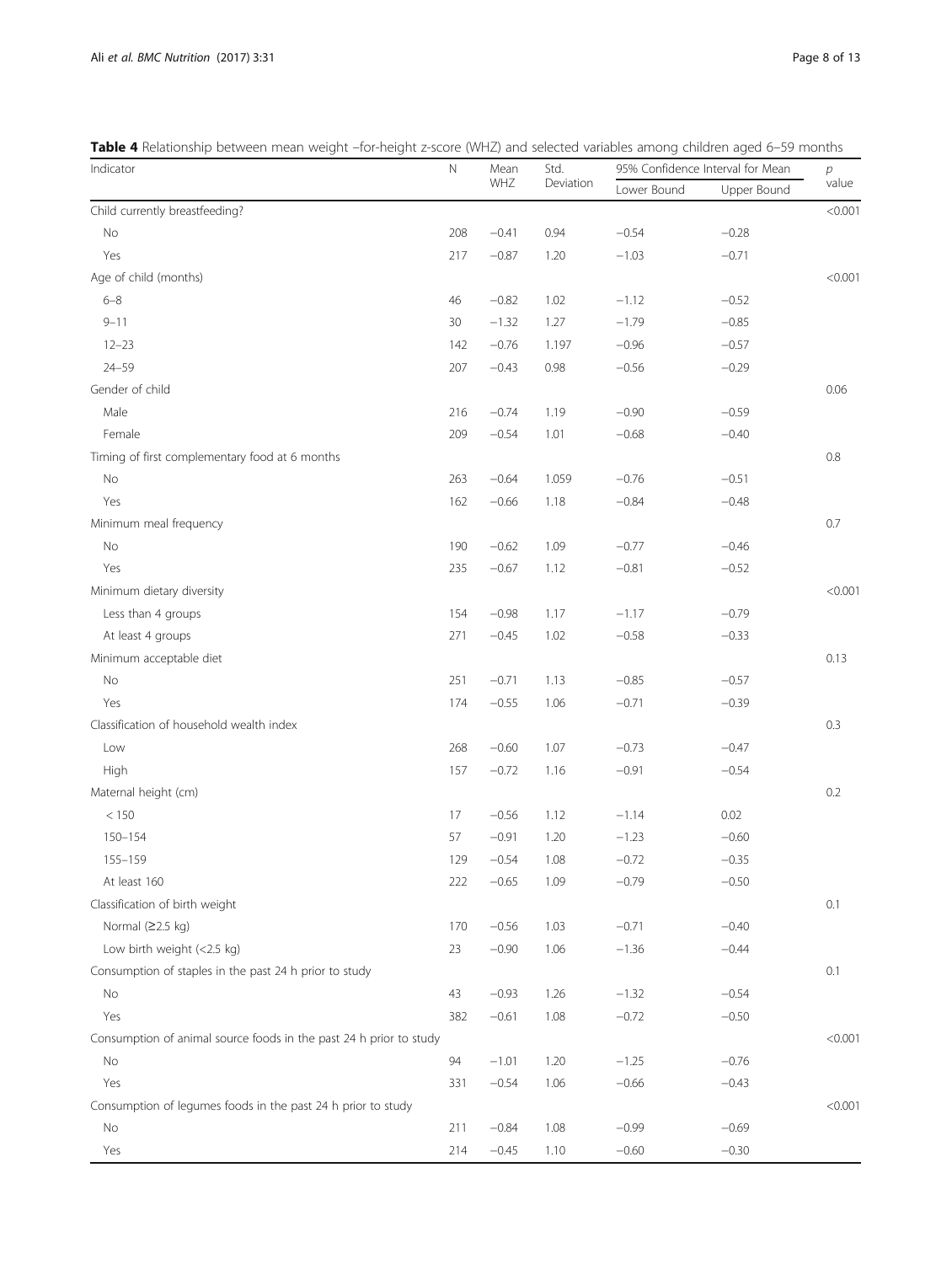| Characteristic                | N   | Classification of stunting | р                |         |
|-------------------------------|-----|----------------------------|------------------|---------|
|                               |     | Normal<br>n(%)             | Stunted<br>n (%) | value   |
| Age of child (months)         |     |                            |                  | < 0.001 |
| $6 - 11$                      | 72  | 65 (90.3)                  | 7(9.7)           |         |
| $12 - 23$                     | 138 | 88 (63.8)                  | 50 (36.2)        |         |
| $24 - 35$                     | 108 | 69 (63.9)                  | 39 (36.1)        |         |
| $36 - 47$                     | 70  | 52 (74.3)                  | 18 (25.7)        |         |
| $48 - 59$                     | 37  | 31 (83.8)                  | 6(16.2)          |         |
| Classification of ANC visits  |     |                            |                  | 0.03    |
| < 4                           | 147 | 96 (65.3)                  | 51 (34.7)        |         |
| $\geq 4$                      | 278 | 208 (74.8)                 | 70 (25.2)        |         |
| Birth weight classification   |     |                            |                  | < 0.001 |
| $< 2.5$ Kg                    | 23  | 9(39.1)                    | 14 (60.9)        |         |
| $\geq$ 2.5 Kg                 | 170 | 129 (75.9)                 | 41 (24.1)        |         |
| Gender of child               |     |                            |                  | 0.005   |
| Male                          | 216 | 142 (65.7)                 | 74 (34.3)        |         |
| Female                        | 209 | 163 (78.0)                 | 46 (22.0)        |         |
| Type of toilet facility       |     |                            |                  | 0.03    |
| No facility (open defecation) | 377 | 264 (70.0)                 | 113 (30.0)       |         |
| Pit latrine/flush             | 48  | 41 (85.4)                  | 7(14.6)          |         |
| Maternal height (cm)          |     |                            |                  | 0.01    |
| < 150                         | 17  | 9(52.9)                    | 8(47.1)          |         |
| 150-154                       | 57  | 40 (70.2)                  | 17 (29.8)        |         |
| 155-159                       | 129 | 83 (64.3)                  | 46 (35.7)        |         |
| $\geq 160$                    | 222 | 173 (77.9)                 | 49 (22.1)        |         |

<span id="page-8-0"></span>Table 5 Bivariate analysis of predictors of chronic malnutrition among children aged 6–59 months

 $p = 0.016$  compared to female children. The odds of underweight was significantly higher among children who were born low birth weight than those born of adequate birth weight. Compared to children born of adequate birth weight, children born low birth weight were 3.8 times more likely to be underweight [AOR =

| <b>Table 6</b> Multivariate analysis of the determinants of child stunting |  |  |
|----------------------------------------------------------------------------|--|--|
|----------------------------------------------------------------------------|--|--|

3.778; 95% CI (1.440–9.911); p < 0.001]. Table [11](#page-10-0) presents the results of multivariate analysis of the determinants of underweight in children in the study sample.

# **Discussion**

This study sought to investigate the maternal and child factors that determine child stunting, wasting and underweight among children aged 6–59 months in Northern Ghana. The main findings were that maternal height associated negatively with stunting but not wasting. The factors that are associated with low height- for-age z-score may not necessarily be the same as stunting. In addition, infant and child feeding practices as measured by dietary diversity score associated positively with weight-for-height Z-scores than length-for-age Z-scores of young children and the consumption of some specific food groups including, animal source foods and legumes and eggs were associated with lower HAZ but with increased likelihood of higher WHZ among children. Stunting was associated with sex, maternal height and age of child, whereas wasting was associated with dietary diversity, sex and body mass index of mother. Child underweight was associated with sex and birth weight of children.

The prevalence of child malnutrition indicators measured in present study were lower than the regional prevalence of 33.1, 20.0 and 6.3% for stunting, underweight and wasting respectively in the recent Ghana demographic and health survey report [\[7](#page-11-0)], except for wasting where children in the study sample recorded slightly higher prevalence (9.9% versus 6.3% respectively). This implies that, though stunting and underweight are decreasing in the region, household food security does not seem to improve, as reflected in the higher prevalence of wasting found in present study. The lower prevalence of stunting and underweight recorded in this study compared to those reported in the 2014 demographic and health survey has also been documented by recent studies in the Northern region [[9, 22\]](#page-11-0).

|                                              | $\mathcal{P}$<br>value | <b>AOR</b> | 95% C.I. for AOR |       |
|----------------------------------------------|------------------------|------------|------------------|-------|
|                                              |                        |            | Lower            | Upper |
| Male child                                   | 0.003                  | 1.99       | 1.26             | 3.13  |
| Maternal height (Reference: At least 160 cm) | 0.004                  |            |                  |       |
| $<$ 150 cm                                   | 0.01                   | 3.87       | 1.34             | 11.20 |
| 150-154 cm                                   | 0.24                   | 1.50       | 0.76             | 2.97  |
| 155-159 cm                                   | 0.002                  | 2.21       | 1.34             | 3.66  |
| Age of child (Reference: 6-8 months)         | 0.001                  |            |                  |       |
| $9 - 11$                                     | 0.14                   | 3.24       | 0.69             | 15.10 |
| $12 - 23$                                    | < 0.001                | 9.81       | 2.85             | 33.76 |
| $24 - 59$                                    | 0.005                  | 5.87       | 1.73             | 19.94 |
| Constant                                     | 0.000                  | 0.031      |                  |       |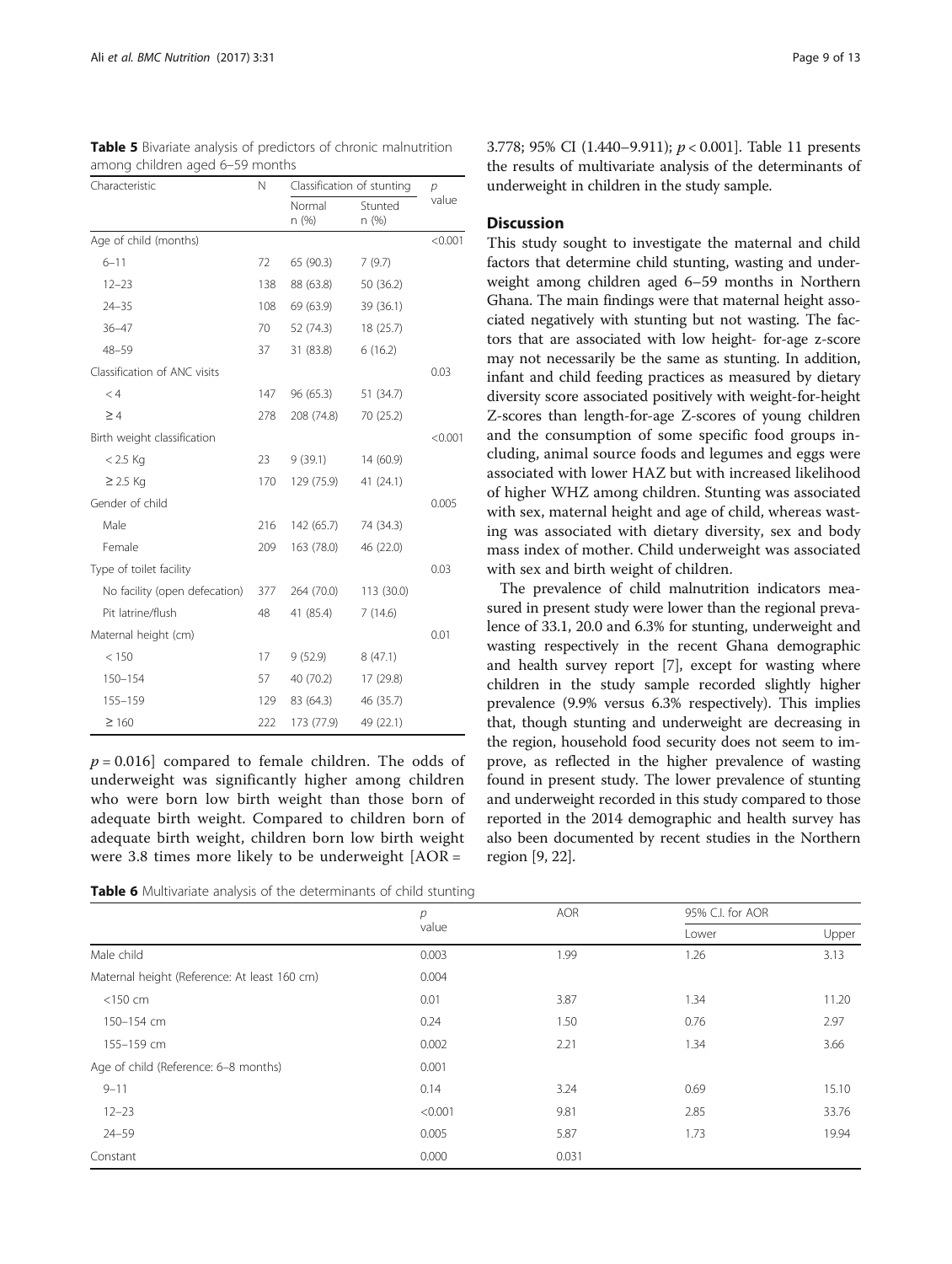| Model                                      | Standardized Coefficients |          | $\mathcal{D}$ |             | 95.0% Confidence Interval for β |  |
|--------------------------------------------|---------------------------|----------|---------------|-------------|---------------------------------|--|
|                                            | Beta                      |          | value         | Lower Bound | Upper Bound                     |  |
| (Constant)                                 |                           | $-2.861$ | 0.004         | $-1.66$     | $-0.31$                         |  |
| Female child                               | 0.113                     | 2.590    | 0.010         | 0.07        | 0.48                            |  |
| Prevalence of wasting                      | $-0.113$                  | $-2.540$ | 0.011         | $-0.82$     | $-0.11$                         |  |
| Currently breastfeeding?                   | $-0.256$                  | $-4.413$ | < 0.001       | $-0.90$     | $-0.35$                         |  |
| Classification of maternal height          | 0.172                     | 3.991    | < 0.001       | 0.13        | 0.37                            |  |
| Protected drinking water                   | 0.100                     | 2.328    | 0.020         | 0.04        | 0.45                            |  |
| Timely introduction of complementary foods | 0.097                     | 2.235    | 0.026         | 0.03        | 0.46                            |  |
| Age groups of children                     | $-0.521$                  | $-9.096$ | < 0.001       | $-0.79$     | $-0.51$                         |  |

<span id="page-9-0"></span>Table 7 Predictors of Mean HAZ (Multiple Linear Regression)

Table 8 Bivariate analysis of predictors of wasting among children

| Characteristic                                      | Ν   | Classification of wasting | р               |         |  |  |
|-----------------------------------------------------|-----|---------------------------|-----------------|---------|--|--|
|                                                     |     | Normal<br>n (%)           | Wasted<br>n (%) | value   |  |  |
| Sex                                                 |     |                           |                 | 0.013   |  |  |
| Male                                                | 216 | 187 (86.6)                | 29 (13.4)       |         |  |  |
| Female                                              | 209 | 196 (93.8)                | 13(6.2)         |         |  |  |
| Age group of child (months)                         |     |                           |                 | 0.001   |  |  |
| $6 - 11$                                            | 72  | 59 (81.9)                 | 13 (18.1)       |         |  |  |
| $12 - 23$                                           | 138 | 117 (84.8)                | 21 (15.2)       |         |  |  |
| $24 - 35$                                           | 108 | 102 (94.4)                | 6(5.6)          |         |  |  |
| $36 - 47$                                           | 70  | 69 (98.6)                 | 1(1.4)          |         |  |  |
| 48-59                                               | 37  | 36 (97.3)                 | 1(2.7)          |         |  |  |
| Birth weight                                        |     |                           |                 | 0.036   |  |  |
| $< 2.5$ Kg                                          | 23  | 18 (78.3)                 | 5(21.7)         |         |  |  |
| $\geq$ 2.5 Kg                                       | 170 | 158 (92.9)                | 12(7.1)         |         |  |  |
| <b>BMI</b> of mother                                |     |                           |                 | 0.015   |  |  |
| Underweight                                         | 27  | 20 (74.1)                 | 7(25.9)         |         |  |  |
| Normal                                              | 306 | 279 (91.2)                | 27 (8.8)        |         |  |  |
| Overweight                                          | 92  | 84 (91.3)                 | 8(8.7)          |         |  |  |
| Other children under 3 years in household           |     |                           |                 | 0.030   |  |  |
| Yes                                                 | 341 | 302 (88.6)                | 39 (11.4)       |         |  |  |
| No                                                  | 84  | 81 (96.4)                 | 3(3.6)          |         |  |  |
| Minimum dietary diversity                           |     |                           |                 | < 0.001 |  |  |
| Yes                                                 | 271 | 256 (94.5)                | 15(5.5)         |         |  |  |
| No.                                                 | 154 | 127 (82.5)                | 27 (17.5)       |         |  |  |
| Consumption of vitamin A rich fruits and vegetables |     |                           |                 |         |  |  |
| Yes                                                 | 286 | 265 (92.7)                | 21(7.3)         |         |  |  |
| No.                                                 | 139 | 118 (84.9)                | 21 (15.1)       |         |  |  |
| Consumption of flesh foods                          |     |                           |                 | < 0.001 |  |  |
| Yes                                                 | 331 | 309 (93.4)                | 22(6.6)         |         |  |  |
| No                                                  | 94  | 74 (78.7)                 | 20 (21.3)       |         |  |  |

A higher proportion of children in the study sample consumed a diversified diet from at least four food groups. Nearly sixty- four percent of the children met the minimum dietary diversity recommendation with an average dietary diversity score of 3.6. A study among children under five years in the Central region of Ghana however reported lower minimum dietary diversity scores [[23](#page-11-0)]. Dietary diversity score was associated with higher mean WHZ and lower HAZ of children. This finding suggests that, increasing the diversity of child diet may have greater and immediate impact on WHZ and subsequently wasting. As dietary diversity is measured by 24 h recall, its negative association with HAZ suggests that there was a recent increase in dietary diversity of children, particularly stunted children which was unlikely to have an immediate effect on HAZ as stunting is a result of long term dietary inadequacy. This finding implies that, increasing dietary diversity of children, particularly those experiencing stunting may not lead to immediate improvements in HAZ. Surprisingly, the consumption of specific food groups including staples and eggs associated positively with WHZ but were negatively associated with HAZ. This further

Table 9 Multivariate analysis of the determinants of wasting in children

|                           | р       | <b>AOR</b> | 95% C.I. for AOR |        |
|---------------------------|---------|------------|------------------|--------|
|                           | value   |            | Lower            | Upper  |
| Sex of child              |         |            |                  |        |
| Female                    |         |            | Reference        |        |
| Male                      | 0.015   | 2.400      | 1.189            | 4.844  |
| Minimum dietary diversity |         |            |                  |        |
| Yes                       |         |            | Reference        |        |
| No                        | < 0.001 | 3.733      | 1.889            | 7.376  |
| <b>BMI</b> of mother      | 0.032   |            |                  |        |
| Normal                    |         |            | Reference        |        |
| Underweight               | 0.009   | 3.897      | 1.404            | 10.820 |
| Overweight                | 0.811   | 1.109      | .474             | 2.597  |
| Constant                  | 0.000   | .030       |                  |        |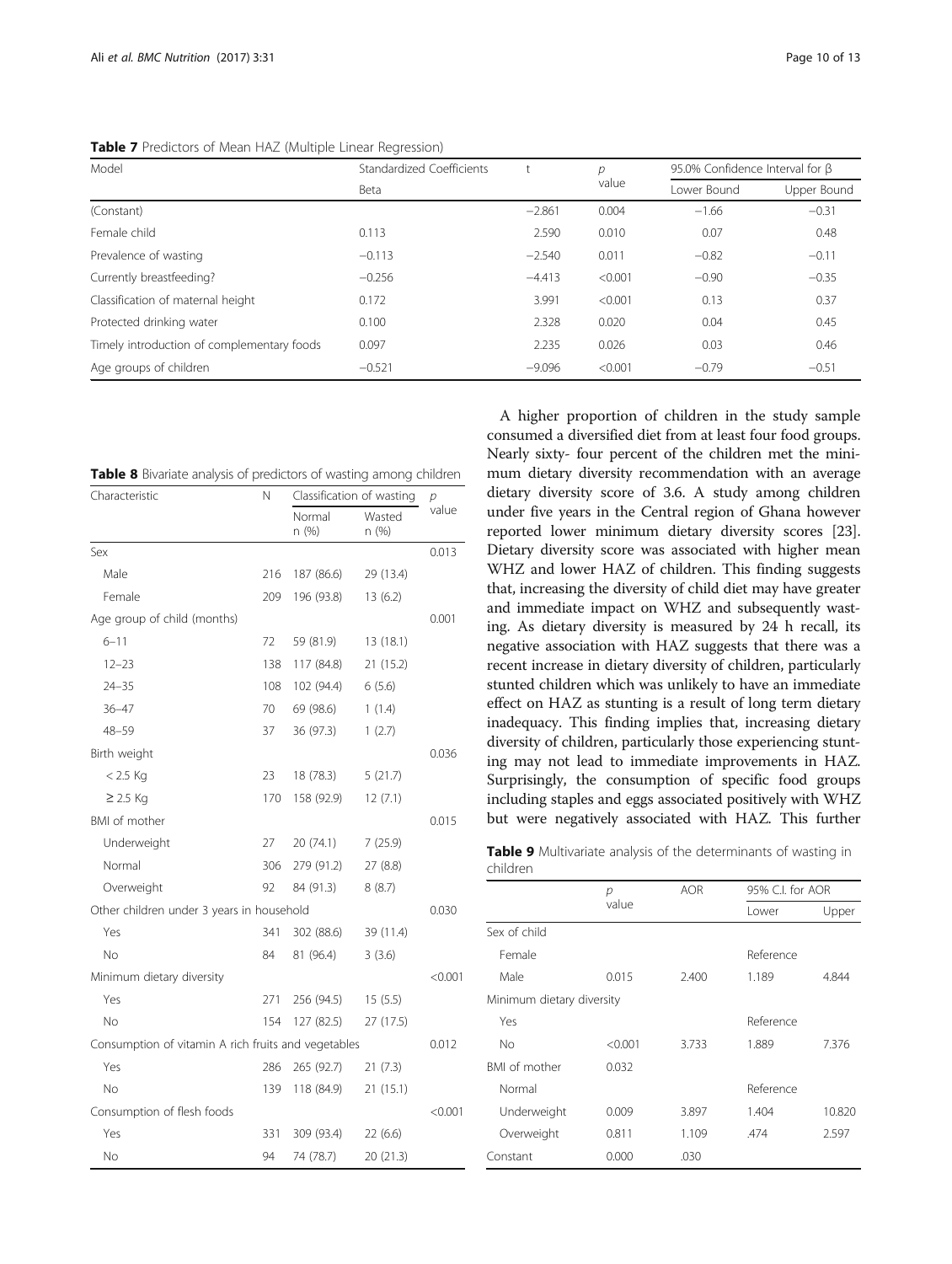<span id="page-10-0"></span>Table 10 Bivariate analysis of predictors of underweight among children

| Characteristic       | N   | Classification of underweight |             | р     |
|----------------------|-----|-------------------------------|-------------|-------|
|                      |     | Normal                        | Underweight | value |
| Sex                  |     |                               |             | 0.005 |
| Male                 | 216 | 163 (75.5)                    | 53 (24.5)   |       |
| Female               | 209 | 180 (86.1)                    | 29 (13.9)   |       |
| Birth weight         |     |                               |             | 0.008 |
| $< 2.5$ Kg           | 23  | 14 (60.9)                     | 9(39.1)     |       |
| $\geq$ 2.5 Kg        | 170 | 145 (85.3)                    | 25 (14.7)   |       |
| <b>BMI</b> of mother |     |                               |             | 0.009 |
| Underweight          | 27  | 19 (70.4)                     | 8(29.6)     |       |
| Normal               | 306 | 240 (78.4)                    | 66 (21.6)   |       |
| Overweight           | 92  | 84 (91.3)                     | 8(8.7)      |       |
| Toilet               |     |                               |             | 0.041 |
| Pit latrine/flush    | 48  | 44 (91.7)                     | 4(8.3)      |       |
| No facility          | 377 | 299 (79.3)                    | 78 (20.7)   |       |

imply that, the infant feeding indicators relate better to WHZ than HAZ.

The association between older age and stunting is consistent with data from Ethiopia [[24\]](#page-12-0) and Bangladesh [[25](#page-12-0)] which showed increase in stunting levels with increasing child age starting from first year and peaking at three years. Present study results show that, male children were 9.8 times more likely to experience stunting. This may be due to inadequate complementary feeding and repeated infections exposed to children in this age group. As these children gradually become less dependent on breast milk and become increasingly reliant on complementary foods, infections are more likely to occur especially in households where hygiene and sanitary practices are poor. Male children were also more likely to be stunted compared to female children. This relationship has been reported in the literature from developing countries including Ghana [[14](#page-11-0), [26](#page-12-0)], Tanzania [\[27\]](#page-12-0), Ethiopia [[24](#page-12-0)], Cambodia [[3](#page-11-0)] and India [\[28\]](#page-12-0). In spite of this widespread identification of the

Table 11 Multivariate analysis of the determinants of underweight in children

|               | р     | <b>AOR</b> | 95% C.I. for AOR |       |
|---------------|-------|------------|------------------|-------|
|               | value |            | l ower           | Upper |
| Sex           |       |            |                  |       |
| Female        |       |            | Reference        |       |
| Male          | 0.016 | 2.685      | 1.205            | 5.981 |
| Birth weight  |       |            |                  |       |
| $\geq$ 2.5 Kg |       |            | Reference        |       |
| $< 2.5$ Kg    | 0.007 | 3.778      | 1.440            | 9.911 |
| Constant      | 0.000 | .099       |                  |       |

male susceptibility to stunting, the exact factors underlying it have yet to be well understood [\[14\]](#page-11-0) but likely to be biological [[29\]](#page-12-0). Short maternal stature was associated with higher odds of child stunting in present study. This relationship has been reported by earlier studies. For example, in an analysis of data of 5 birth cohorts, it was established that short mothers were more likely to have a stunted child [\[30\]](#page-12-0). Data from other studies from countries of varying economic development have also shown this relationship [[31](#page-12-0)–[33\]](#page-12-0). The relationship may be explained by the intergenerational cycle of malnutrition [\[34\]](#page-12-0), where stunted children grow to become stunted mothers who give birth to children who also become stunted. Present study results also show that being wasted, higher maternal height, protected drinking water source and introduction of complementary foods at 6 months were associated with positive HAZ, while being a wasted child, continued breastfeeding and increased age of child were associated negatively with HAZ. The results show that the factors that affect HAZ may not necessarily be the same as stunting.

Wasting was associated with sex of child, minimum dietary diversity and maternal body mass index. Male children had higher odds of acute malnutrition. This finding is consistent with earlier studies among preschool children [[35](#page-12-0), [36\]](#page-12-0). Children who did not meet the minimum dietary diversity were more likely to experience wasting. Wasting reflect current nutritional inadequacy therefore it is understandable that the consumption of at least four food groups in the previous day was associated with less risk of wasting. The association between maternal body mass index and wasting in children has been reported in Bangladesh [[37\]](#page-12-0). Wasting decreased with increasing body mass index of child. This suggests that in households where there is enough food for mothers to maintain optimal nutritional status, there is equally enough for adequate child nutrition.

Underweight was high in the study sample, however only two factors were associated with it in multivariate analysis. These factors however explained an appreciable amount (10.9%) of the variance in underweight among children in the study sample. Obviously no single study can identify all the factors related to malnutrition considering the different contexts within which children find themselves. Sex and birth weight of child were associated with underweight in children. Male children were as well more likely to experience underweight than their female counterparts. The high likelihood of underweight among male children has been reported earlier [\[35\]](#page-12-0). Children born of adequate weight were less likely to be underweight than those who were born with low birth weight. This finding is consistent with an earlier study in Bangladesh [[38](#page-12-0)]. This finding suggests that, nutritional well-being during pregnancy which is translated into adequate birth weight is important and may be protective against subsequent malnutrition.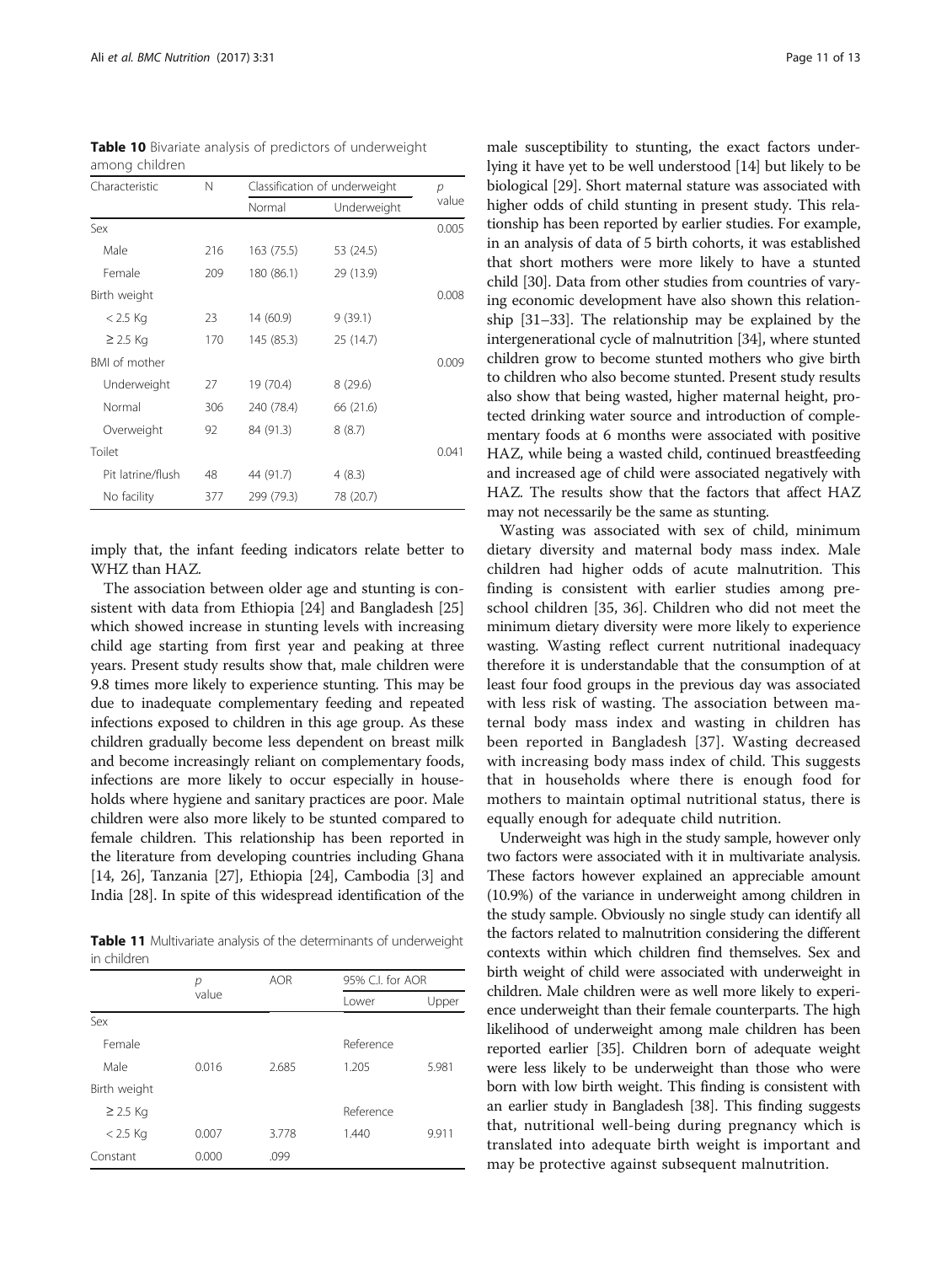<span id="page-11-0"></span>study has however, thrown more light on the maternal and child factors that determine undernutrition in children.

# Conclusion

Maternal height associated negatively with stunting but not wasting. Factors that affect low height –for-age zscore (HAZ) may not necessarily be the same as stunting. Infant and child feeding practices as measured by dietary diversity score associated positively with weight-for-height Z-scores than length-for-age Z-scores of young children in rural Northern Ghana. Surprisingly, consumption of some specific food groups including, animal source foods, legumes, staples and eggs were associated with lower HAZ but with increased likelihood of higher WHZ among children 6–59 months.

# Additional file

[Additional file 1:](dx.doi.org/10.1186/s40795-017-0154-2) Study questionnaire. (DOCX 28 kb)

# Abbreviations

ANC: Antenatal care; ANOVA: Analysis of variance; AOR: Adjusted odds ratio; CI: Confidence interval; HAZ: Height-for-age Z-score; SD: Standard deviation; WAZ: Weight-for-age Z-score; WHO: World Health Organization; WHZ: Weight-for-height Z-score

#### Acknowledgements

We thank the Management of the Health Directorate of Central Gonja District for granting the permission to carry out this study in the district and the mothers who sacrificed their time to participate in the study.

#### Funding

We did not receive external funding for this research.

#### Availability of data and materials

The data supporting the conclusions of this article are included within the manuscript. The dataset is also available from the corresponding author on reasonable request.

# Authors' contributions

ZA, SKK and A-GA were responsible for the overall research plan, participated in its design and data collection from the field. ZA and MS analyzed and interpreted the data. ZA drafted the manuscript and was deeply involved in revising it critically for important intellectual content. MS and A-RA provided technical support for the study design and critically commented on the draft manuscript. All authors read and approved the final manuscript.

# Competing interests

The authors declare that they have no competing interests.

### Consent for publication

Not applicable.

# Ethics approval and consent to participate

Permission to carry out this study was sought from the district health directorate and the study protocol was approved by the School of Allied Health Sciences, University for Development Studies, Ghana. Informed consent was verbally obtained from participant mothers after needed information and procedures were explained. Participation was voluntary and participants signed or thumb printed a statement of an informed consent before being interviewed.

# Publisher's Note

Springer Nature remains neutral with regard to jurisdictional claims in published maps and institutional affiliations.

# Received: 5 December 2016 Accepted: 1 April 2017 Published online: 04 April 2017

### References

- 1. Collins S, Dent N, Binns P, Bahwere P, Sadler K, Hallam A. Management of severe acute malnutrition in children. Lancet. 2006;368(9551):1992–2000.
- 2. Ghana Statistical Service (GSS), Ghana Health Service (GHS), and ICF Macro. Ghana demographic and health survey 2008. Accra: Ghana Statistical Service (GSS), Ghana Health Service (GHS), and ICF Macro; 2009.
- Ikeda N, Irie Y, Shibuya K. Determinants of reduced child stunting in Cambodia: analysis of pooled data from three Demographic and Health Surveys. Bull World Health Organ. 2013;91(5):341–9.
- 4. Victora CG, Adair L, Fall C, Hallal PC, Martorell R, Richter L, Sachdev HS, Maternal, Group CUS. Maternal and child undernutrition: consequences for adult health and human capital. Lancet. 2008;371(9609):340–57.
- 5. Barker DJ. The developmental origins of chronic adult disease. Acta Paediatr. 2004;93(s446):26–33.
- 6. Black RE, Victora CG, Walker SP, Bhutta ZA, Christian P, De Onis M, Ezzati M, Grantham-McGregor S, Katz J, Martorell R. Maternal and child undernutrition and overweight in low-income and middle-income countries. Lancet. 2013;382(9890):427–51.
- 7. Ghana Statistical Service (GSS), Ghana Health Service (GHS), and ICF International. Ghana demographic and health survey 2014. Accra: Ghana Statistical Service; 2015.
- Saaka M, Galaa SZ. Relationships between wasting and stunting and their concurrent occurrence in Ghanaian preschool children. J Nutr Metab. 2016;2016:4654920.
- 9. Glover-Amengor M, Agbemafle I, Hagan LL, Mboom FP, Gamor G, Larbi A, Hoeschle-Zeledon I. Nutritional status of children 0–59 months in selected intervention communities in northern Ghana from the africa RISING project in 2012. Arch Public Health. 2016;74(1):1.
- 10. Piwoz E, Sundberg S, Rooke J. Promoting healthy growth: what are the priorities for research and action? Adv Nutr. 2012;3(2):234–41.
- 11. Aheto JM, Keegan TJ, Taylor BM, Diggle PJ. Childhood malnutrition and its determinants among under-five children in Ghana. Paediatr Perinat Epidemiol. 2015;29(6):552–61.
- 12. Ghana Statistical Service. 2010 population and housing census district analytical report central Gonja district. Accra: Ghana Statistical Service; 2014.
- 13. Binkin N, Sullivan K, Staehling N, Nieburg P. Rapid nutrition surveys: how many clusters are enough? Disasters. 1992;16(2):97–103.
- 14. Saaka M, Wemakor A, Abizari A-R, Aryee P. How well do WHO complementary feeding indicators relate to nutritional status of children aged 6–23 months in rural Northern Ghana? BMC Public Health. 2015;15(1):1.
- 15. WHO, UNICEF, USAID, FANTA, AED, UC DAVIS, IFPRI. Indicators for assessing infant and young child feeding practices part 2: measurement. Geneva: The World Health Organization; 2010.
- 16. World Health Organization. Indicators for assessing infant and young child feeding practices Part 1 Definitions. Washington DC: World Health Organization, Dept. of Child and Adolescent Health and Development; 2007.
- 17. WHO/UNICEF/IFPRI/UCDavis/FANTA/AED/USAID. Indicators for assessing infant and young child feeding practices. Part 1: Definitions. Geneva: World Health Organization; 2008.
- 18. Vyas S, Kumaranayake L. Constructing socio-economic status indices: how to use principal components analysis. Health Policy Plan. 2006;21:459–68.
- 19. Filmer D, Pritchett LH. Estimating wealth effects without expenditure data—or tears: an application to educational enrollments in states of India. Demography. 2001;38:115–32.
- 20. Rutstein SO, Johnson K. DHS comparative reports 6: the DHS wealth index. Calverton, Maryland: ORC Macro, MEASURE DHS; 2004.
- 21. Howe LD, Hargreaves JR, Huttly SRA. Issues in the construction of wealth indices for the measurement of socio-economic position in low-income countries. Emerg Themes Epidemiol. 2008;5:3.
- 22. Wemakor A, Mensah KA. Association between maternal depression and child stunting in Northern Ghana: a cross-sectional study. BMC Public Health. 2016;16(1):869.
- 23. Bandoh DA, Kenu E. Dietary diversity and nutritional adequacy of under-fives in a fishing community in the central region of Ghana. BMC Nutr. 2017;3(1):2.